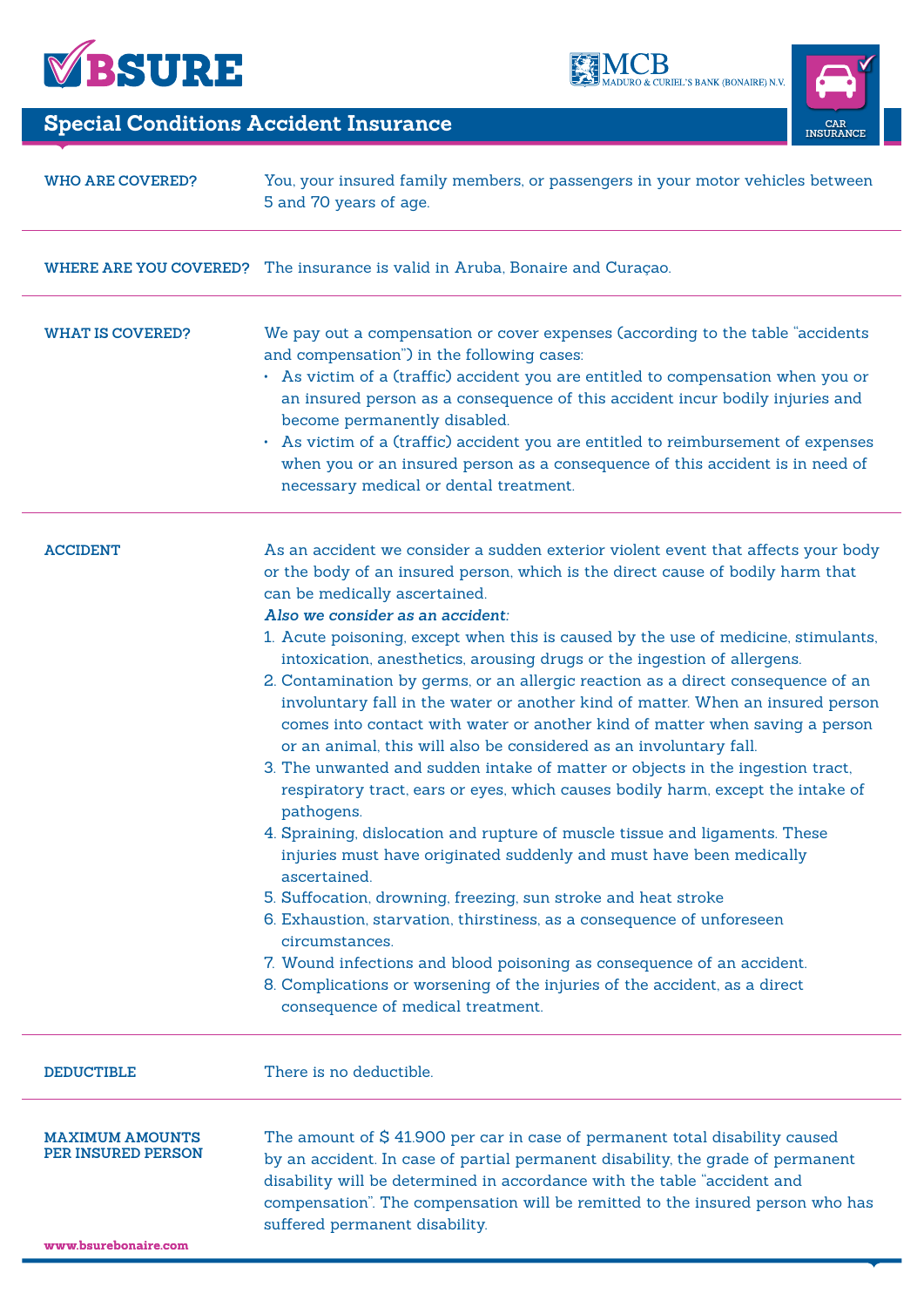



MCB MOURO & CURIEL'S BANK (BONAIRE)

## **Maximum amounts per insured person**

In case of medical and dental treatment, for any insured person under 70 years an amount not exceeding \$ 280,- is available. The compensation of the medical and dental expenses depends on the charged expenses for the treatment of the consequences of the accident. The charged medical and dental expenses will only be compensated if they cannot be claimed elsewhere.

## Accidents & Death

| <b>WHO ARE COVERED?</b> | You, your insured family members, or passengers in your motor vehicles between<br>5 and 70 years of age.                                                                                                                                                                                                                                                                                                                                                                                                                                                                                                                                                                                                                                                                                                                                                                                                                                                                                                                                                                                                                                                                                                                                               |
|-------------------------|--------------------------------------------------------------------------------------------------------------------------------------------------------------------------------------------------------------------------------------------------------------------------------------------------------------------------------------------------------------------------------------------------------------------------------------------------------------------------------------------------------------------------------------------------------------------------------------------------------------------------------------------------------------------------------------------------------------------------------------------------------------------------------------------------------------------------------------------------------------------------------------------------------------------------------------------------------------------------------------------------------------------------------------------------------------------------------------------------------------------------------------------------------------------------------------------------------------------------------------------------------|
|                         | WHERE ARE YOU COVERED? The insurance is valid in Aruba, Bonaire and Curaçao.                                                                                                                                                                                                                                                                                                                                                                                                                                                                                                                                                                                                                                                                                                                                                                                                                                                                                                                                                                                                                                                                                                                                                                           |
| <b>WHAT IS COVERED?</b> | As victim of a (traffic) accident you are entitled to reimbursement of expenses<br>when you or an insured person dies as a consequence of this accident                                                                                                                                                                                                                                                                                                                                                                                                                                                                                                                                                                                                                                                                                                                                                                                                                                                                                                                                                                                                                                                                                                |
| <b>ACCIDENT</b>         | As an accident we consider a sudden exterior violent event that affects your body<br>or the body of an insured person, which is the direct cause of bodily harm that<br>can be medically ascertained.                                                                                                                                                                                                                                                                                                                                                                                                                                                                                                                                                                                                                                                                                                                                                                                                                                                                                                                                                                                                                                                  |
|                         | Also we consider as an accident:<br>1. Acute poisoning, except when this is caused by the use of medicine, stimulants,<br>intoxication, anesthetics, arousing drugs or the ingestion of allergens.<br>2. Contamination by germs, or an allergic reaction as a direct consequence of an<br>involuntary fall in the water or another kind of matter. When an insured person<br>comes into contact with water or another kind of matter when saving a person<br>or an animal, this will also be considered as an involuntary fall.<br>3. The unwanted and sudden intake of matter or objects in the ingestion tract,<br>respiratory tract, ears or eyes, which causes bodily harm, excepting the intake<br>of pathogens.<br>4. Spraining, dislocation and rupture of muscle tissue and ligaments. These<br>injuries must have originated suddenly and must have been medically<br>ascertained.<br>5. Suffocation, drowning, freezing, sun stroke and heat stroke<br>6. Exhaustion, starvation, thirstiness, as a consequence of unforeseen<br>circumstances.<br>7. Wound infections and blood poisoning as consequence of an accident.<br>8. Complications or worsening of the injuries of the accident, as a direct<br>consequence of medical treatment. |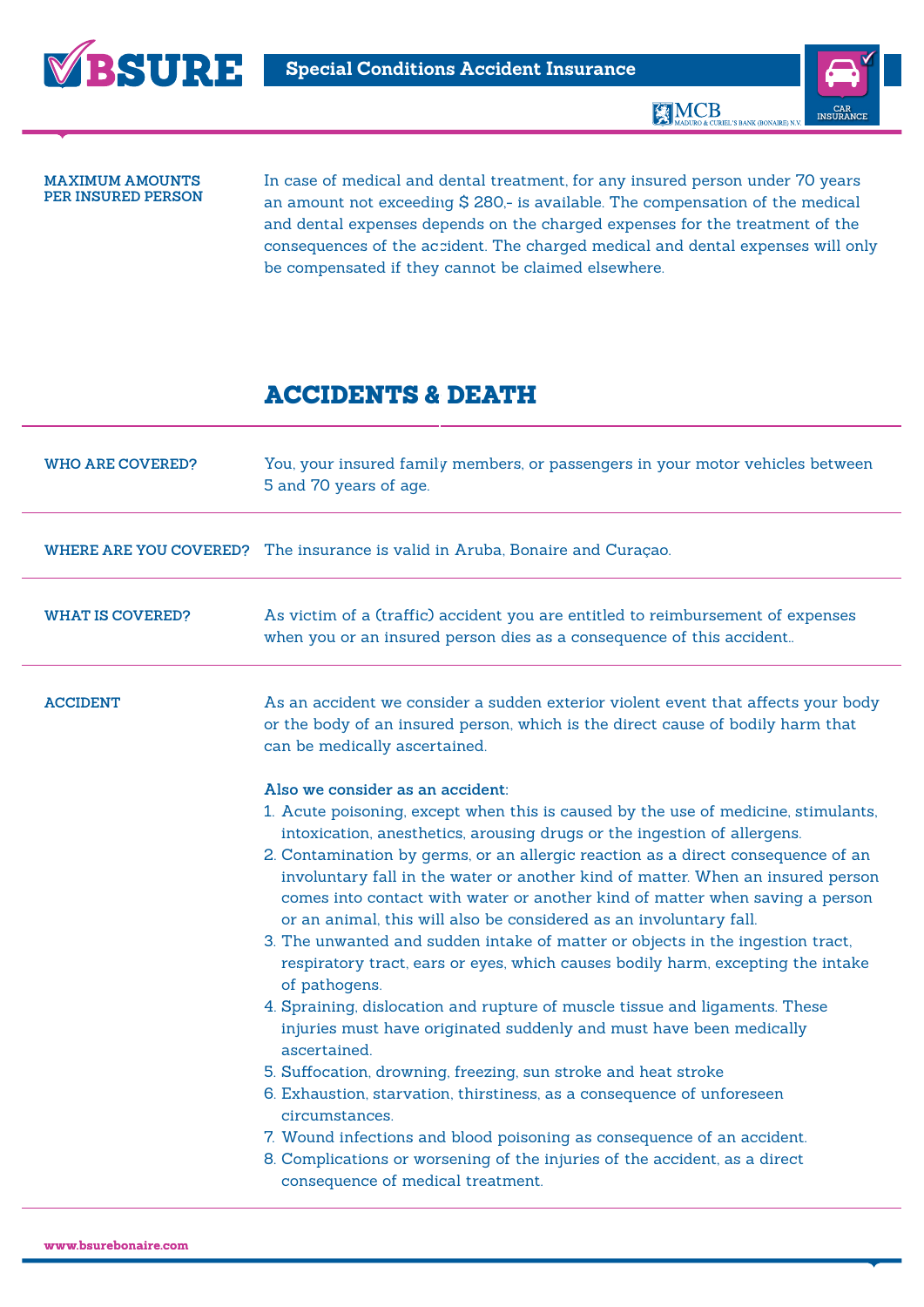





| <b>DEDUCTIBLE</b>                                   | There is no deductible.                                                                                                                                                                                                                                          |
|-----------------------------------------------------|------------------------------------------------------------------------------------------------------------------------------------------------------------------------------------------------------------------------------------------------------------------|
| <b>MAXIMUM AMOUNTS PER</b><br><b>INSURED PERSON</b> | We compensate:<br>In case of decease as a consequence of an accident, the amount of \$13.966. The<br>compensation will be remitted to the husband/wife or partner of the deceased<br>insured person who lived together in a family relation during the accident. |

## Accident & Compensation

| <b>HOW IS DECEASE</b><br>DETERMINED AND<br><b>COMPENSATED?</b>              | When an insured person has passed away as consequence of an accident, a<br>medical advisor will ascertain this, based on a recognized permanent state of the<br>insured person recognized as permanent, whenever possible within 2 years after<br>the accident.<br>We determine the right to compensation and remit this directly to the entitled<br>person.                                                                                                                                                                                                                                                                                                         |
|-----------------------------------------------------------------------------|----------------------------------------------------------------------------------------------------------------------------------------------------------------------------------------------------------------------------------------------------------------------------------------------------------------------------------------------------------------------------------------------------------------------------------------------------------------------------------------------------------------------------------------------------------------------------------------------------------------------------------------------------------------------|
| <b>HOW IS PERMANENT</b><br>DISABILITY DETERMINED<br><b>AND COMPENSATED?</b> | • The grade of permanent disability determined by the medical advisor, based on<br>a recognized permanent state of the insured person, whenever possible within 2<br>years after the accident.<br>• The profession and occupation of the insured person have no influence on<br>determination of the grade of permanent disability.<br>• The grade of disability will be determined, only after it can be expected there<br>will not be changes in the grade of disability.<br>. Determination of the percentage is done according to the following table.<br>• We determine the damage and remit the corresponding compensation directly<br>to the entitled person. |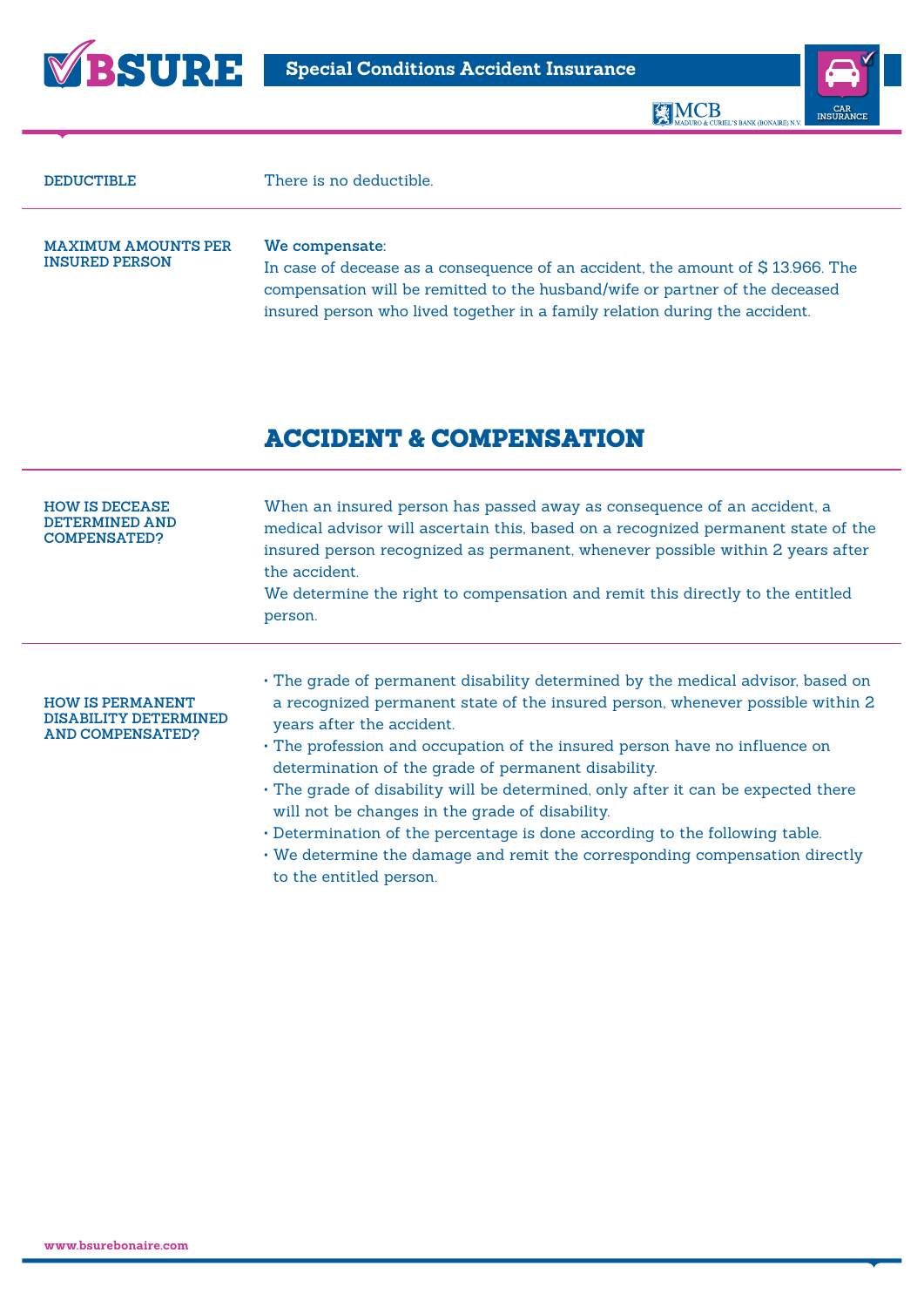



**KIMCB** 



**How is permanent disability determined and compensated?**

| <b>Complete loss (of function) of</b>                                                                              | <b>Percentage of</b><br>compensation |
|--------------------------------------------------------------------------------------------------------------------|--------------------------------------|
| The visual ability of both eyes                                                                                    | 100%                                 |
| The visual ability of one eye                                                                                      | 30%                                  |
| But if the company by virtue of this insurance has<br>granted a compensation for loss of sight in the<br>other eye | 70%                                  |
| The hearing ability of both ears                                                                                   | 60%                                  |
| The hearing ability of one ear                                                                                     | 25%                                  |
| But if the company has granted a compensation for<br>loss of hearing in the other ear                              | 35%                                  |
| An arm                                                                                                             | 65%                                  |
| An underarm                                                                                                        | 60%                                  |
| A hand                                                                                                             | 55%                                  |
| A thumb                                                                                                            | 25%                                  |
| An index finger                                                                                                    | 15%                                  |
| A middle finger                                                                                                    | 10%                                  |
| A ring finger                                                                                                      | 5%                                   |
| A pink                                                                                                             | 5%                                   |
| A leg                                                                                                              | 60%                                  |
| A lower leg                                                                                                        | 55%                                  |
| A foot                                                                                                             | 40%                                  |
| A big toe                                                                                                          | 5%                                   |
| Another toe                                                                                                        | 3%                                   |
| The milt                                                                                                           | 5%                                   |
| The ability to taste and/or smell                                                                                  | 6%                                   |

- • In a case of partial loss (of function) of one or more of the mentioned body parts and organs, a corresponding part of the compensation will be granted.
- • In a case of total loss (of function) of more than one finger of a hand, the compensation will not exceed the compensation for loss of a complete hand.
- • In the cases not mentioned in the table of "accidents & compensation" we determine the percentage of permanent disability based on the advice of our medical advisor and taking into account the medical investigation.
- The percentages stated in the table will be decreased if the permanent disability is worsened by infirmity and (physical) defects that already existed before the accident.
- • If within one year after the accident the grade of permanent disability not has been determined, we will compensate the legal interest on the payable amount, starting the 366th day after the accident. The interest will be paid out together with the compensation for permanent disability.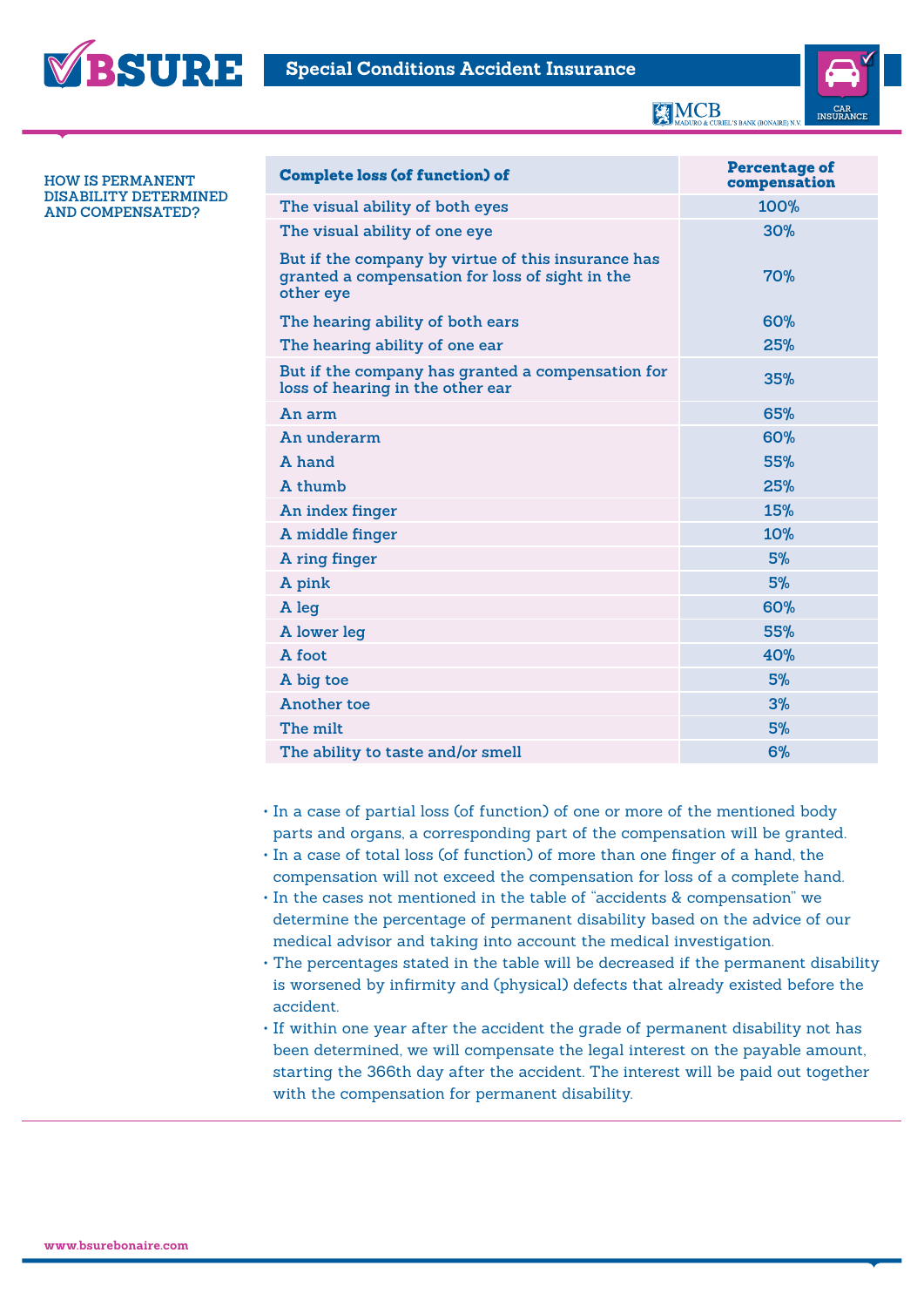



| <b>WHICH POINTS OF</b><br>TEREST ARE VALID<br>WHEN YOU CLAIM THE<br><b>ACCIDENTS INSURANCE?</b> | · You, the insured person or entitled person have to comply with the instructions<br>of the medical practitioners in charge of the treatment. If you don't follow<br>these instructions and this does damage to our interests, we will not grant the<br>compensation.<br>• You, the insured person or entitled person ask the doctor or the medical<br>specialist to give information about the cause of death or treatment if this is<br>required by the medical advisor.<br>• You, the insured person or entitled person cooperate to request the information<br>we or the medical advisor consider necessary related to a claim on the accidents<br>insurance.                                                                                                                                                                                                                                                                                                                                                                                                                                                                                                                                                                                                                                                                                                                                                                         |
|-------------------------------------------------------------------------------------------------|-------------------------------------------------------------------------------------------------------------------------------------------------------------------------------------------------------------------------------------------------------------------------------------------------------------------------------------------------------------------------------------------------------------------------------------------------------------------------------------------------------------------------------------------------------------------------------------------------------------------------------------------------------------------------------------------------------------------------------------------------------------------------------------------------------------------------------------------------------------------------------------------------------------------------------------------------------------------------------------------------------------------------------------------------------------------------------------------------------------------------------------------------------------------------------------------------------------------------------------------------------------------------------------------------------------------------------------------------------------------------------------------------------------------------------------------|
| WHAT IS NOT COVERED?                                                                            | 1. We will not pay out in case:<br>· The accident was caused by mental ailments<br>· The accident was caused deliberately or by recklessness.<br>· The accident happened during perpetration of a crime or intent to commit this.<br>· The insured person has used alcohol and the level of alcohol in his blood or<br>the level of alcohol is higher than permitted by law.<br>. The insured person refuses to cooperate with a blood test to verify the level<br>of alcohol in his blood or the level of alcohol.<br>· The insured person is affected by intoxication, stimulants or medicines.<br>. The accident happened while participating in:<br>• Velocity competitions or drives.<br>. Regularity or ability competitions<br>· Skid courses                                                                                                                                                                                                                                                                                                                                                                                                                                                                                                                                                                                                                                                                                      |
|                                                                                                 | 2. This exclusion applies also to unofficial competitions and races.<br>• The accident was caused during a mountain hiking tour. This exclusion<br>does not apply if the tour passes in paths or areas that are also appropriate<br>for inexperienced walkers. The insured person needs to prove the tour is<br>appropriate for inexperienced walkers.<br>· The accident was caused during practicing of paid sports.<br>· The accident happened while driving with a motor vehicle in places, circuits<br>and areas that are not intended for daily traffic, like wood paths, sand-drifts,<br>moors, beaches, brooks and similar places.<br>· The accident happened while practicing martial arts, white-water rafting,<br>rugby, parachute jumping, hang-gliding, bungee jumping, competitive horse-<br>riding, ice hockey, bobsleighing, tobogganing, ski-alpinism, ski jumping, ski<br>flying, ski-jogging, paraskiing, heli-skiing, speed skiing, figure jumping while<br>freestyle skiing. This exclusion also applies to other sports with a comparable<br>possibility of accidents.<br>· The accident was related to use of an aircraft, except as a passenger.<br>· The accident was related to a fight, unless it can be proven that the accident<br>was not initiated by the insured person.<br>3. We will not grant compensation if the insured person contracted permanent<br>disability due to his war or armed activities. |